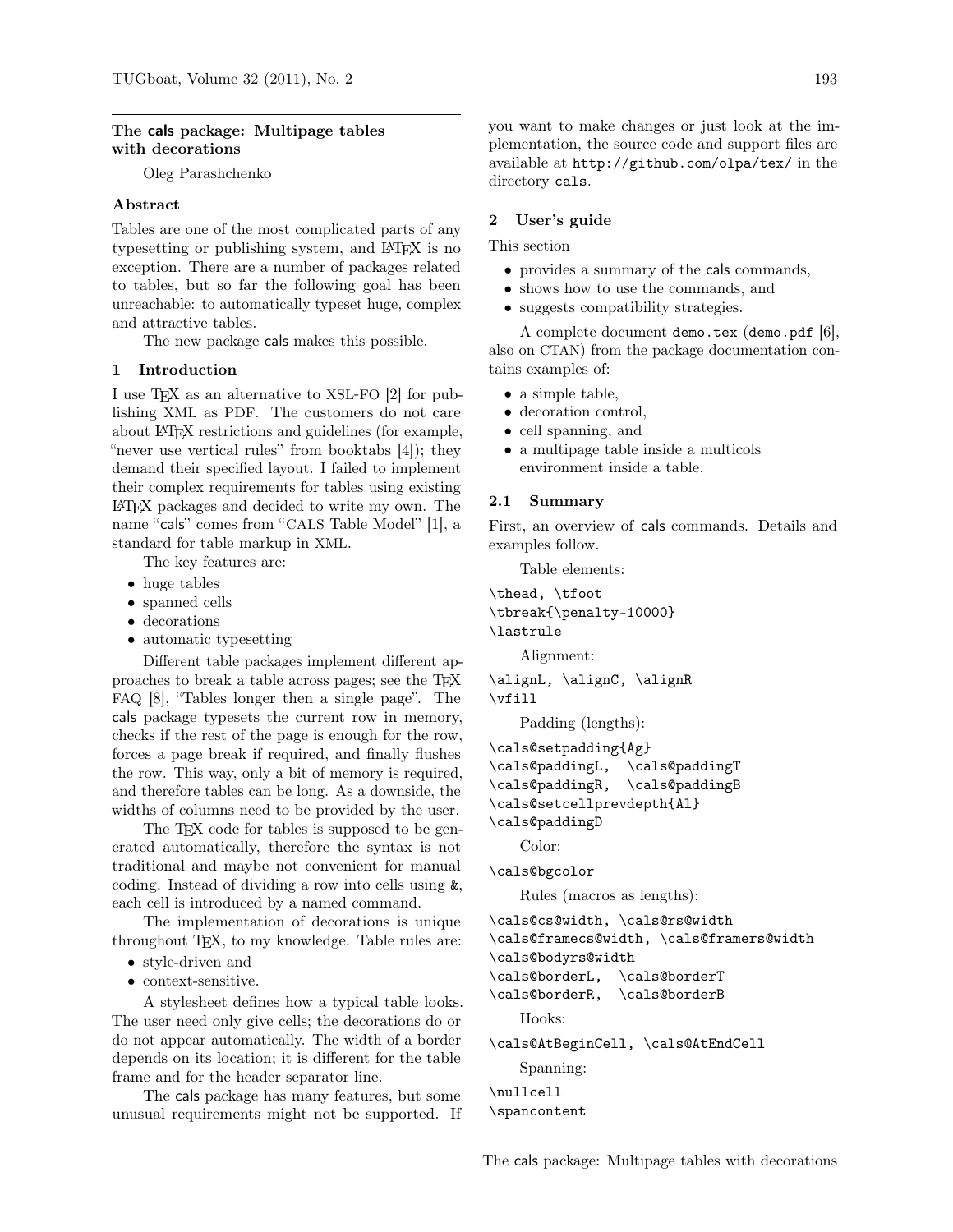## 2.2 Simple tables

Sample code:

```
\par
\begin{calstable}
\colwidths{{50pt}{100pt}}
\forall \cell{a} \cell{b} \erow
\forall \cell{c} \cell{d} \erow
\end{calstable}
```
a b c  $\vert d \vert$ 

Basics:

- Tables are created with the environment calstable.
- Column widths must be specified explicitly.
- Each row is marked by the \brow...\erow pair.
- Individual cells are specified by the command \cell.

And more specifics:

- Tables must start in vertical mode.
- Cells are vboxes, i.e., TEX uses restricted vertical mode to typeset the content.
- Changes inside \cell{...} are local.
- The macros \cals@AtBeginCell and \cals@AtEndCell are called at the boundaries of a cell group.
- The pair \brow...\erow does not make an implicit group. All changes are active till the end of the table.

# 2.3 Multipage tables

Cals tables are split over pages automatically. Such tables benefit from repeatable headers and footers, specified by the commands \thead and \tfoot.

```
\begin{calstable}
\colwidths{{50pt}{100pt}}
%
\thead{\bfseries\selectfont
  \brow \cell{col1} \cell{col2} \erow
  \mdseries\selectfont}
\tfoot{\lastrule\nointerlineskip
  \textit{\strut Some table caption
    (not implemented: PartKofN)}\par}
%
\brow \cell{r1,col1} \cell{r1,col2} \erow
\forall x \cell{r2,col1} \cell{r2,col2} \erow
\forall \cell{r3,col1} \cell{r3,col2} \erow
\tbreak{Manual table break!\strut\par}
\forall x \in \text{r4}, \text{c} \\forall \cell{r5,col1} \cell{r5,col2} \erow
...1000 rows...
\end{calstable}
```

| col1           | $_{\rm col2}$  |
|----------------|----------------|
| $r1$ , col $1$ | r1, col2       |
| $r2$ , col $1$ | $r2$ , col $2$ |
| $r3$ , col $1$ | r3, col2       |

Some table caption (not implemented: PartKofN) Manual table break!

| col1           | $_{\rm col2}$ |
|----------------|---------------|
| $r4$ ,col1     | r4, col2      |
| $r5$ , col $1$ | r5,col2       |

... 1000 rows ...

Some table caption (not implemented: PartKofN) Comments:

- \thead and \tfoot must be given before the table body.
- Small distraction: text is bold in the header and is reset before the body starts.
- \thead and \tfoot can contain any vertical material. In such a case, \tfoot should use the command \lastrule where the table ends, so the code decorates the table correctly.
- I'd like to implement "Part  $K$  of  $N$ " functionality, but can't say when it will happen.

As long as the current row plus the footer fits on the rest of the page, there is no page break. Otherwise, cals emits the footer, page break, the header, and only then the current row.

A manual table break can be made using the command \tbreak{ $\{smth\}$ , where  $\{smth\}$  is what to emit between the footer and the next header. Most likely, it is \vfill\break.

### 2.4 Alignment

To left, center, or right-align the content of a cell, use \alignL, \alignC or \alignR, respectively. The default is left-alignment. To vertically align a cell to the middle or bottom, add \vfil or \vfill before the cell content.

```
\begin{calstable}
\colwidths{{60pt}{60pt}{60pt}}
\def\cals@framers@width{0.4pt}
\def\cals@framecs@width{0.4pt}
%
\brow
 \alignR \cell{\vfill right, bottom}
 \alignC \cell{\vfil center, middle}
 \alignL \cell{left, top}
\ht\cals@current@row=50pt
\erow
\end{calstable}
```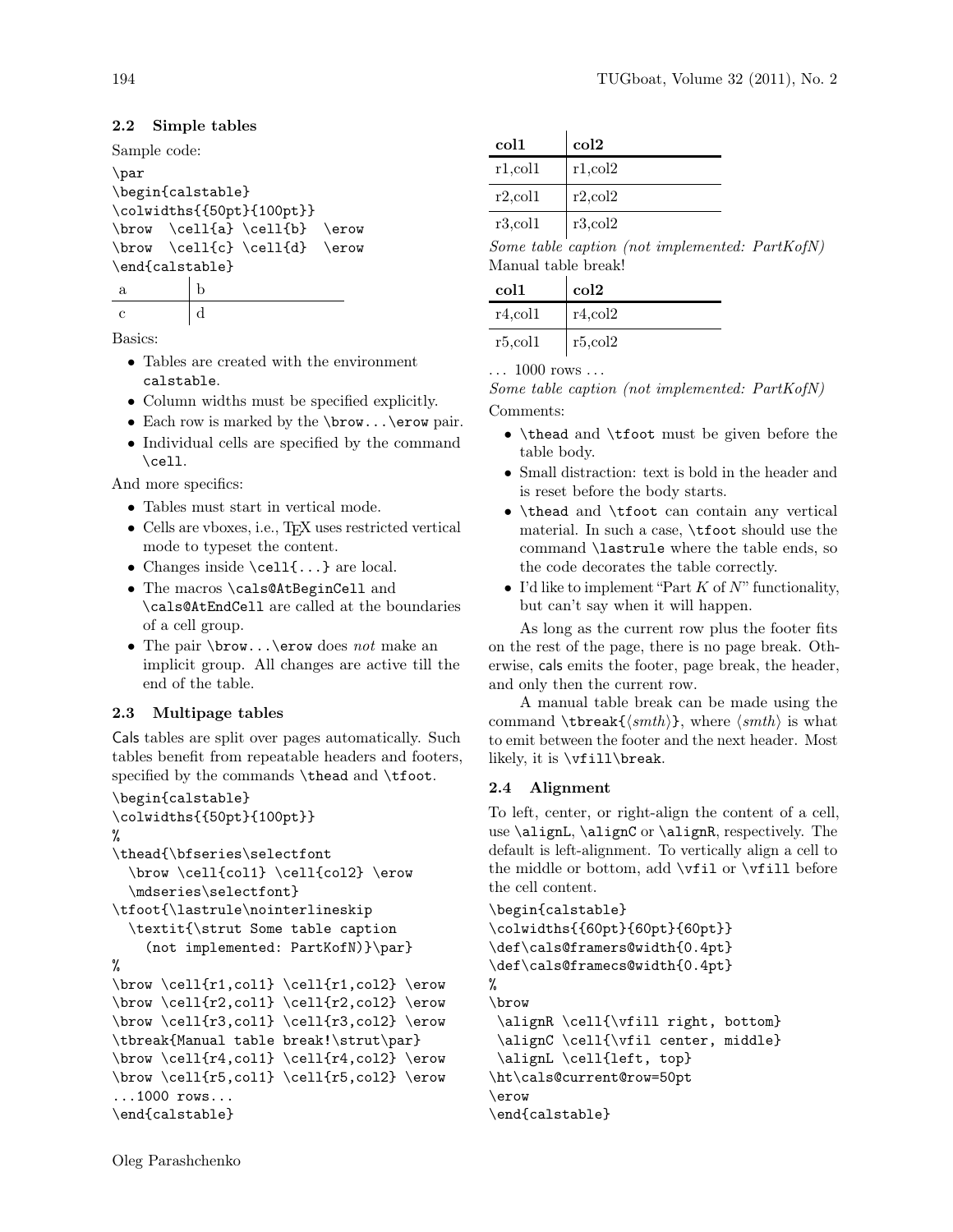|        |         | left, top |
|--------|---------|-----------|
|        | center, |           |
| right, | middle  |           |
| bottom |         |           |

For demonstration purposes, the example sets the height of rows. This is an undocumented and unplanned feature. You should not rely on it.

# 2.5 Padding

Padding depends on the current font and is calculated when a table starts. If you change a font inside a table, it is a good idea to update the padding:

### \cals@setpadding{Ag} \cals@setcellprevdepth{Al}

The first command sets the left, top, right and bottom padding: \cals@paddingL, \cals@paddingT, \cals@paddingR, and \cals@paddingB, respectively. The value is half of the height of the argument. The second command sets the length \cals@paddingD, which helps to align baselines in a row. More details on the 'Ag' and 'Al' are discussed later.

```
\fontsize{20pt}{22pt}\selectfont
...
\begin{calstable}
\colwidths{{70pt}{70pt}{70pt}}
%
\fontsize{10pt}{12pt}\selectfont
\brow
  \cell{Padding} \cell{is too} \cell{big}
\erow
%
\cals@setpadding{Ag}
\cals@setcellprevdepth{Al}
\brow
  \cell{This} \cell{padding}
  \cell{is better}
\erow
%
\setlength{\cals@paddingT}{0pt}
\setlength{\cals@paddingB}{0pt}
\brow
  \cell{Zero padding} \cell{aaaaaa}
  \setlength{\cals@paddingD}{-10000pt}
  \cell{aaaaaa}
\erow
\end{calstable}
 Padding is too big
This | padding is better
```
Zero padding aaaaaa aaaaaa

In this example, we make the table font smaller then the document font. In the first row, the padding is too big. Then the padding is updated, and the second row looks better. In the third row, the top and bottom padding are set to zero. However, the second cell has additional space at top to align the baseline. To omit this, the length \cals@paddingD

## 2.6 Colors and rules

is disabled in the third cell.

Specifying a color is straightforward: if the macro \cals@bgcolor is non-empty, its value is the name of the cell color.

The width of a cell border (rule) depends on the context:

- The usual borders get widths from the macros \cals@cs@width and \cals@rs@width.
- The table frame uses \cals@framecs@width and \cals@framers@width.
- The separation between the table body and its header or footer is \cals@bodyrs@width.

The default settings are correspondingly 0.4pt (the usual line for usual cells), 0pt (table frame is absent) and 1.2pt (header and footer are delimited by a thick line). All the borders are "phantoms" and do not affect layout.

Border types are further divided into subtypes: cs means "column separation" (left and right borders), and rs means "row separation" (top and bottom borders).

Finally, there are overrides. If any of the macros \cals@borderL, \cals@borderT, \cals@borderR, or \cals@borderB are defined, they specify the width of the left, top, right or bottom border, ignoring the cell's context. By default, these macros are assigned \relax and are thus inactive.

```
\begin{calstable}
\colwidths{{60pt}{60pt}{60pt}}
\def\cals@cs@width{1pt}
\def\cals@rs@width{0pt}
\def\cals@framers@width{2pt}
\def\cals@framecs@width{1pt}
% background swap
\def\c{\ifx\cals@bgcolor\empty
  \def\cals@bgcolor{lightgray}
  \else \def\cals@bgcolor{} \fi}
%
\forall \c\cell{A}
  \c\cell\{B\} \c\cell\{C\} \erow%
\brow \c\cell{D}
 \def\cals@borderL{3pt}
 \def\cals@borderT{4pt}
```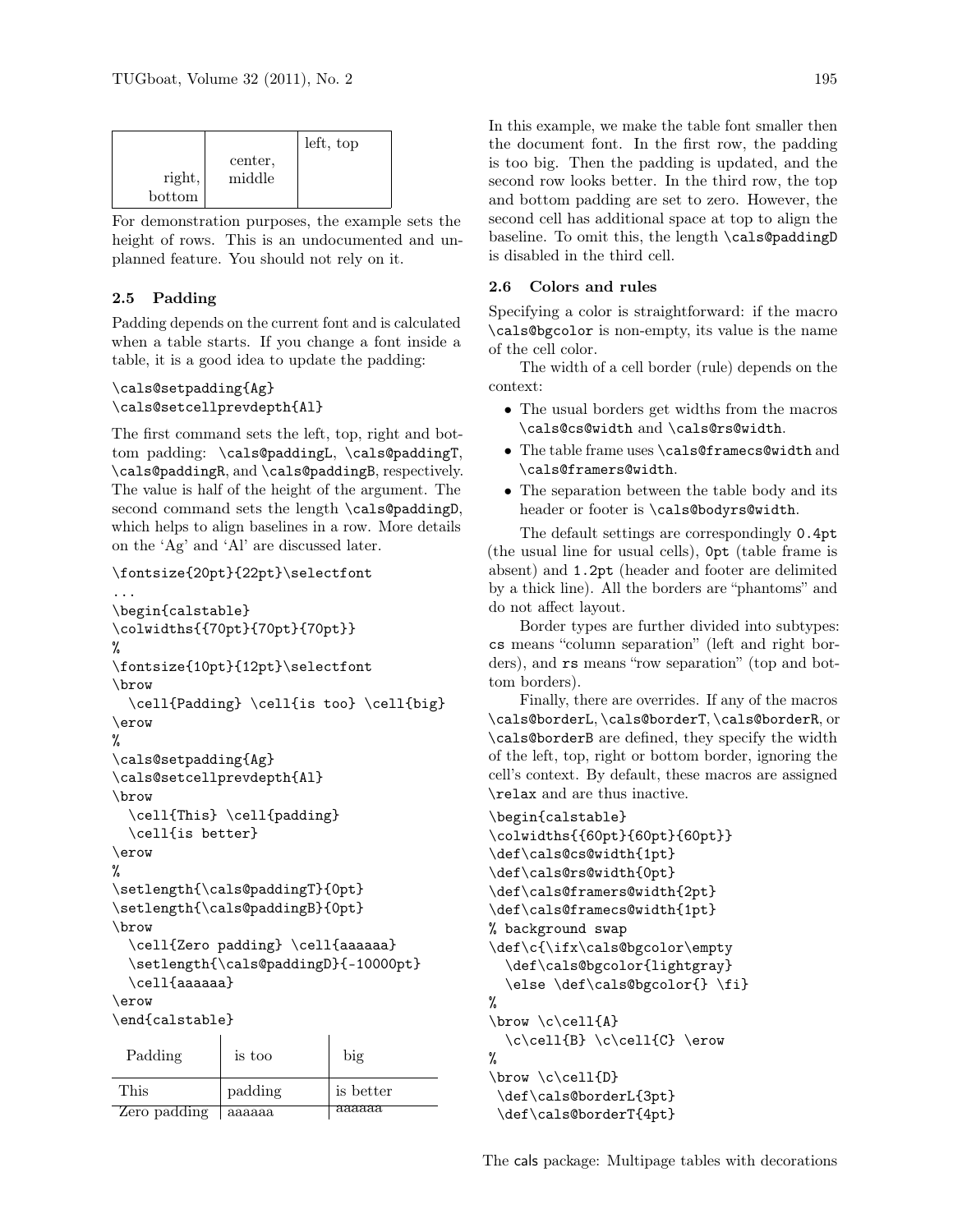```
\def\cals@borderR{5pt}
 \def\cals@borderB{6pt}
 \c\cel1{E}\let\cals@borderL=\relax
 \let\cals@borderT=\relax
 \let\cals@borderR=\relax
 \let\cals@borderB=\relax
\c\cell{F} \erow
%
\brow \c\cell{G}
  \c\cell{H} \c\cell{I} \\end{calstable}
```

| I<br>$\mathcal G$ |  |
|-------------------|--|

In this example, the macro  $\setminus c$  alternately sets and disables a color of a cell.

# 2.7 Spanned cells

To define a spanning area, use the \nullcell command for each component cell. The argument of this command specifies the location of the cell: l if on the left edge, t on the top, r on the right and b on the bottom. To typeset the spanning area, use the command \spancontent, which should be given immediately after right-bottom component cell.

The following table illustrates the words, providing an example how to typeset three spanned areas of different shapes.

```
\let\nc=\nullcell
\let\sc=\spancontent
```

| $\nc{ltr}$                                | \nc{ltb}    | $\nc{tb}$              | $\nc{tbr}$<br>$\setminus$ sc $\{ \ldots \}$  |
|-------------------------------------------|-------------|------------------------|----------------------------------------------|
| $\nc{1r}$                                 | $\n\nc{lt}$ | $\net$                 | $\net r$                                     |
| $\nc{1r}$                                 | $\nc{1}$    | $\n\operatorname{ncf}$ | $\nc{r}$                                     |
| \nc{lbr}<br>$\setminus$ sc $\{ \ldots \}$ | \nc{lb}     | $\n\nc{b}$             | $\n\nc{br}$<br>$\setminus$ sc $\{ \ldots \}$ |

As an example, here is a "spiral" in a  $3 \times 3$  table.

```
\begin{calstable}
```

```
\colwidths{{40pt}{40pt}{40pt}}
\def\cals@framecs@width{0.4pt}
\def\cals@framers@width{0.4pt}
\brow
 \nullcell{ltr}
\nullcell{ltb}
 \nullcell{trb}\spancontent{b3, c3}
\ht\cals@current@row=40pt
\erow
\brow
\nullcell{lbr}\spancontent{a2, a3}
```

```
\cell{b2}
\nullcell{ltr}
\ht\cals@current@row=40pt
\erow
\brow
\nullcell{ltb}
\nullcell{btr}\spancontent{a1, b1}
\nullcell{blr}\spancontent{c1, c2}
\ht\cals@current@row=40pt
\erow
```
#### \end{calstable}

| a2, a3 | b3, c3 |        |
|--------|--------|--------|
|        | b2     | c1, c2 |
| a1, b1 |        |        |

# 2.8 User-level tricks

There are a few compatibility issues and out-of-design uses. So far, they are:

- pdfsync compatibility,
- multicol compatibility,
- inter-row page breaks.

# 2.8.1 pdfsync support

The package pdfsync seems obsolete, but is still in use. It registers \every-hooks and inserts synchronization markers. The cals package does not expect such interference and fails. The solution is:

- disable pdfsync inside a table,
- temporarily enable it inside a cell.

Sample code:

### \makeatletter

\let\oldcalstable=\calstable

```
\def\calstable{\oldcalstable\pdfsyncstop}
\def\cals@AtBeginCell{\pdfsyncstart}
```
We use **\def** instead of **\let** for **\cals@AtBeginCell** because \pdfsyncstart and \pdfsyncend do not exist in the preamble; they are defined during execution of \begin{document}.

### 2.8.2 multicols compatibility

If a cell contains a multicols environment, the content is not padded. This is a side effect of the technical implementation:

- padding is implemented using \leftskip,
- multicols issues boxes in vertical mode. In this case, TFX ignores *\leftskip*.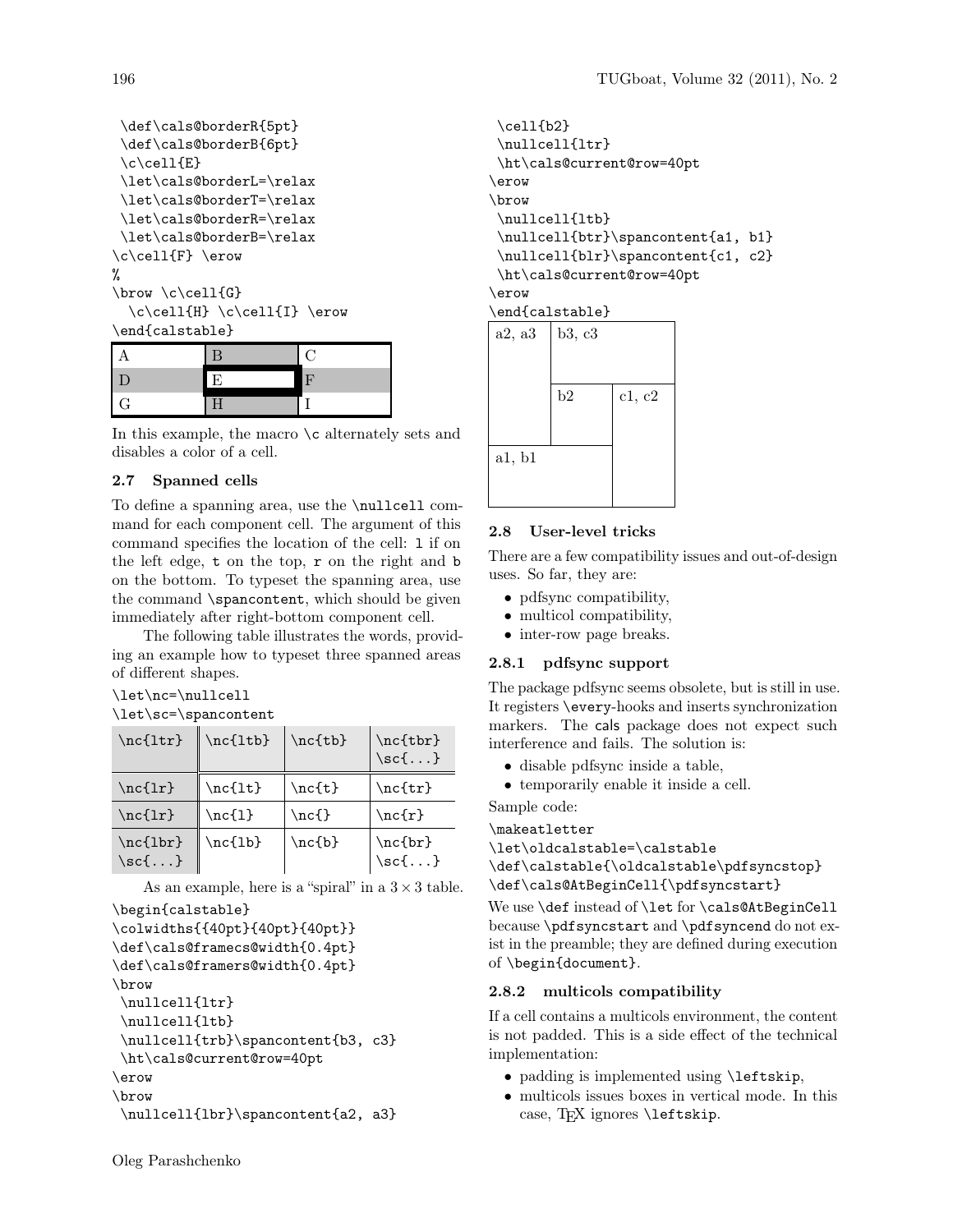The solution is easy and quite unexpected: we pretend that the cell is a list item:

```
\cell{
\makeatletter
\@totalleftmargin=\cals@paddingL\relax
\begin{multicols}{2}
... now ok ...
\end{multicols}
}
```
#### 2.8.3 Inter-row page breaks

All the typesetting systems I have seen break long tables between rows. But if rows are very tall, it may be useful to break even within a row, to make full use of the page height.

The cals package can be extended to support inter-row breaks. A proof of concept for a simplified case (no spanned cells, no vertical alignment) is published in <comp.text.tex> [\[7\]](#page-8-5).

A complete solution is not presently available. The hardest part is to code a generic  $\sigma$ viding a box and its internal sub-boxes into two parts, "before" and "after". Contributions are welcome.

## 3 Technical details

 For advanced customization and adding new functionality, one needs to understand the internals of the cals package. The rest of the article requires advanced TEX and LATEX knowledge.

### 3.1 Padding and alignment of cells

In short, a cell is a vbox.

### 3.1.1 Horizontal

Horizontal dimensions are applied indirectly when the cell content switches T<sub>EX</sub> to the restricted horizontal mode. Before typesetting the content, the parameters are set:

- $\hspace{1em}\text{while}\hspace{1em}$  hsize = width of the cell
- $\left\{ \right\}$  leftskip = left padding
- $\rightarrow$   $\alpha$

If a mode switch does not occur (for example, the content is wrapped by a box), then T<sub>E</sub>X does not use \leftskip and \rightskip, and you get no left and right padding. This is not a bug, this is a feature. If the automatic width of a box is incorrect, cals handles this case and forces the right value  $(\wedge \text{boxX=YY}).$ 

Horizontal alignment is also implemented using \leftskip and \rightskip. The command \alignC adds plus1fill to both skips, \alignR only to the right one, and \alignL drops the plus/ minus components.

### 3.1.2 Vertical

Before closing the box, cals adds:

#### \vfil \vskip\cals@paddingB

This code aligns the content top and sets the bottom padding.

The start of a cell is more complicated:

 $\text{vskip} -\text{rowspan}$  compensation) \vskip\cals@paddingT \vskip-\parskip \prevdepth=\cals@paddingD

In addition to the top padding (\cals@paddingT), there are a number of adjustments. The first is conditional and happens only if cals typesets a rowspanned cell. In this case, the negative skip increases the visual height of the cell, so visually the cell starts on the first row of spanning.

On switching from a vertical to a horizontal mode, TEX adds \parskip glue, but we do not need this at the beginning of a cell; therefore we annihilate it. Finally, there is \baselineskip glue, implicitly set by \prevdepth. The value is calculated in such a way, that the distance between the top border and the top of the letters "Al" is exactly \cals@paddingT.

Cell content is packed vertically twice. First, as a normal vbox. Second, after the final height of its row is known, the cell is unvboxed and put into a vbox of the target height.

#### 3.2 Decorations

A table row and its decorations are separated. To illustrate the explanations, I use the second row from the following sample table (normal border is 1pt, first column right border 2pt, second column right border 3pt, right table frame 4pt, thick horizontal border 5pt, columns are 60pt, 70pt, 80pt):

| a3  | b3 | c3 |
|-----|----|----|
| a2  | b2 | c2 |
| -a1 |    | c1 |

At some point after \erow, when \cals@issue@row is called, the following boxes and macros are set:

- \cals@current@row
- \cals@current@cs
- \cals@current@rs@above and \cals@current@rs@below
- \cals@last@rs@below

The row content resides in \cals@current@row: a2 b2 c2

Here is an annotated dump:

```
> \box\cals@current@row=
\hbox(15.72218+0.0)x210.0 % Second row
```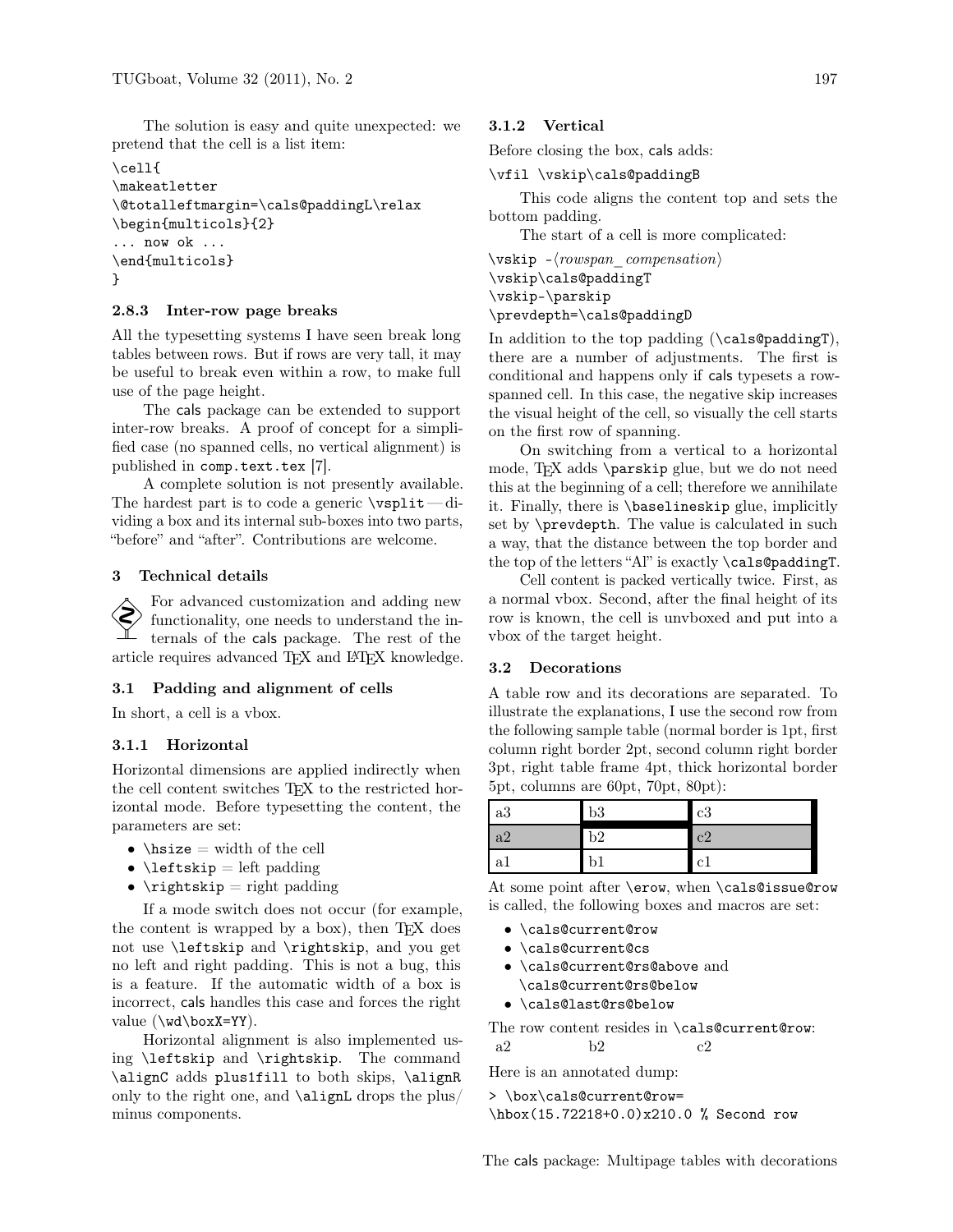```
.\forall \text{box}(15.72218+0.0) \times 60.0 % The cell "a2"
..\glue 4.38887 %\cals@paddingT
..\glue 0.0 plus -1.0 % -\parals'..\glue(\parskip) 0.0 plus 1.0
..\glue(\baselineskip) 0.5
..\hbox(6.44444+0.0)x60.0, glue set 41fil
...\glue(\leftskip) 4.388 % \cals@paddingL
...\hbox(0.0+0.0)x0.0
\ldots\OT1/cmr/m/n/10 a
\ldots\OT1/cmr/m/n/10 2
...\penalty 10000
...\glue(\parfillskip) 0.0 plus 1.0fil
...\glue(\rightskip) 4.38 % \cals@paddingR
..\glue 0.0 plus 1.0fil % \vfil
..\glue 4.38887 %\cals@paddingB
.\vbox(15.72218+0.0)x70.0 % The cell "b2"
  .. ...b2 here...
.\vbox(15.72218+0.0)x80.0 % The cell "c2"
.. ...c2 here...
```
This dump illustrates also the structure of a cell, with all the glue items, as described in the previous section.

The width of a border is defined by its location, unless the user explicitly sets the width. If the user sets different widths for a common border of adjoined cells, the greater value wins. (This is related to why cals does not support border colors or styles: I have no idea what to do if one cell wants, for example, green border and another red.)

Background color and vertical borders are in the box \cals@current@cs:

Horizontal rules are not yet typeset. Instead, they are described by the macros \cals@current@rs@above (row separation above the row) and the analogous \cals@current@rs@below, as follows:

```
> \cals@current@rs@above=macro:
->{{60pt}{1pt}{2pt}\relax }
  {{70pt}{2pt}{3pt}{5pt} }
  {{80pt}{3pt}{4pt}\relax }.
> \cals@current@rs@below=macro:
->{{60pt}{1pt}{2pt}\relax }
  {{70pt}{2pt}{3pt}\relax }
```

```
{{80pt}{3pt}{4pt}\relax }.
```
The macros consists of  $N$  groups of four, where  $N$  is the number of columns. Each record contains:

- the length of the rule fragment (the width of the column)
- the width of the left border
- the width of the right border
- the width of the rule or \relax

Unless the user manually sets the width using \cals@borderT or \cals@borderB, the last field contains \relax. It means "as yet unknown", and the code will decide on the width later, when the location of the rule is clear.

The borders should be a bit longer then cell dimensions, in order to create a closed frame instead of leaving empty squares in the corners.



The procedure of typesetting a rule combines three components: 1) the default width; 2) the preceding row bottom rule description; 3) the following row top rule description. The code tries to produce as large a rule as possible. Instead of emitting a rule fragment immediately, it remembers the length and width. If the next fragment is the same width, the recorded length is extended. If not, then the pending rule is typeset, and the new fragment is remembered.

Let's trace a simplified version of the algorithm for the separation between the first and the second rows in the sample table. The border width is 1pt, the value of \cals@current@rs@above is shown above, and \cals@last@rs@below is the same as \cals@current@rs@below.

- a3 border. Length 60pt, width 1pt.  $\rightarrow$  Remember: L=60pt, W=1pt.
- a2 border. Left 60pt, length 60pt, width 1pt.  $\rightarrow$  Nothing changed.
- b3 border. Length 70pt, width 1pt.  $\rightarrow$  Increase: L=130pt, W=1pt.
- b2 border. Left 70pt, length 70pt, width 5pt.  $\rightarrow$  Emit rule 130x1pt. Emit left skip 70pt. Remember: L=70pt, W=5pt.
- c3 border. Length 80pt, width 1pt.  $\rightarrow$  Emit rule 70x5pt. Remember: L=80pt, W=1pt.
- c2 border. Left 80pt, length 80pt, width 1pt.  $\rightarrow$  Nothing changed.
- End of the row.  $\rightarrow$  Emit rule 80x1pt.

The real procedure is a bit more complicated because it takes into account the corrections for the vertical borders. Still, the real result is very similar to the simplified version:

```
\glue -0.5 % column 1, left border
\rule(0.5+0.5)x132.0 % columns 1 and 2
\glue -1.5 % column 2, right border
\glue -70.0 % back
\glue -1.0 % column 2, left border
\rule(2.5+2.5)x72.5 % column 2
```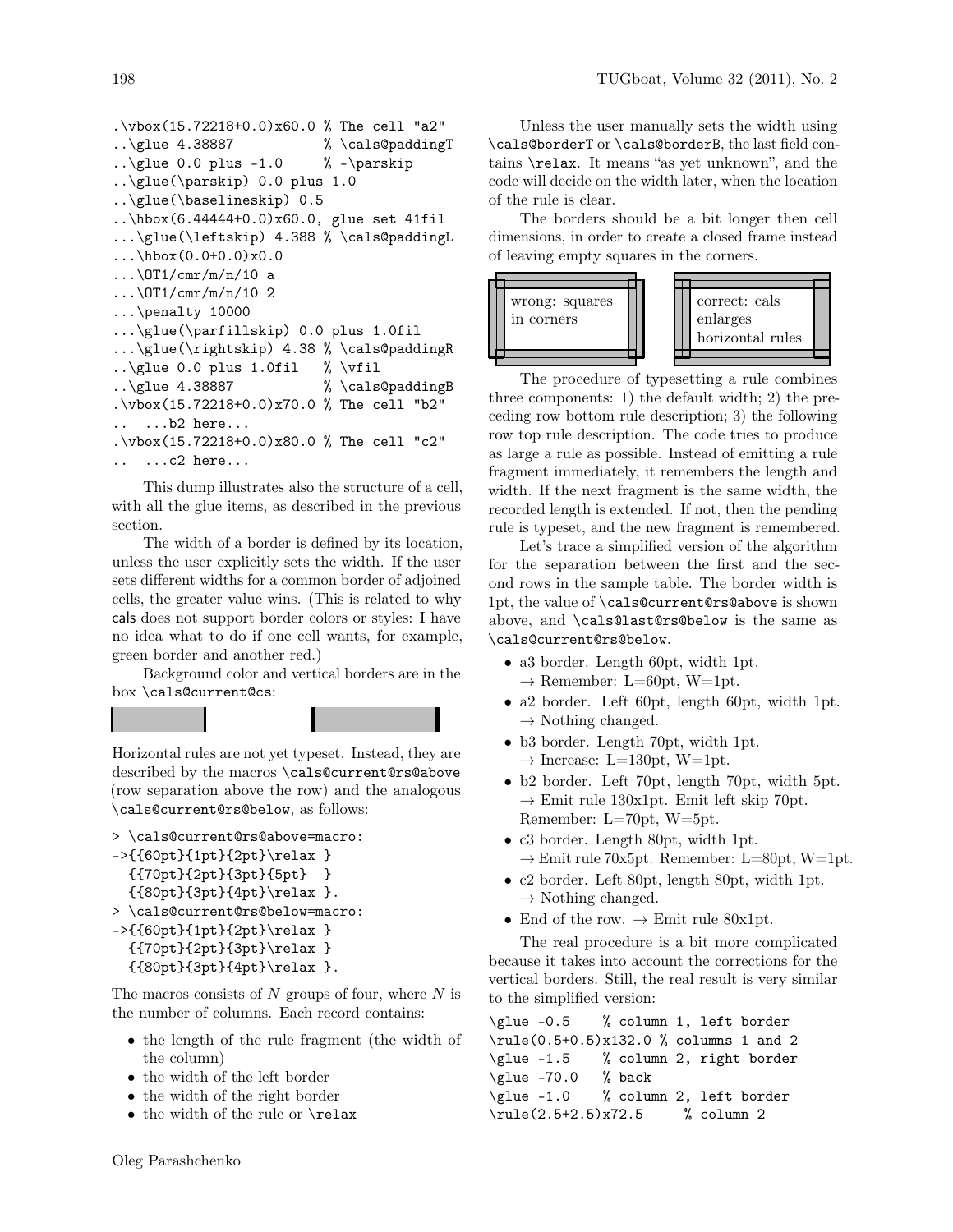| $\qquad -1.5$          |  | % column 2, right border |
|------------------------|--|--------------------------|
| $\qquad -1.5$          |  | % column 3, left border  |
| $\mu(e(0.5+0.5)x83.5)$ |  | % column 3               |
| $\qquad -2.0$          |  | % column 3, right border |

The first rule is for the first and the second column, the second for a thick border in the second column, and the third rule for the third column. Note that the border in the second column consists of two overlapping rules. Such intersection is not nice, but it happens only when the width is changing, which should not happen often. In the usual case, when the width is constant, the code emits only one rule.

#### 3.3 Spanning

I made several attempts before the current implementation of spanning was developed. In my opinion, the interface balances clarity for users and ease and maintenance of coding.

The command \nullcell performs two main tasks:

- calculate the dimensions of the spanned area, \cals@span@width and \cals@span@height,
- handle decorations.

Calculation of the width of a spanned area starts when the left-bottom \nullcell appears (the argument contains both l and b). The width is updated while the bottom \nullcells continue to appear (the argument contains b without l).

The height calculation is similar: start in the left-top (both 1 and  $t$ ) \nullcell, update in a left (l without t) one. However, there is a complication in that several spanning areas can interfere. To allow several spans at once, each right  $(r \text{ without } t)$ \nullcell adds the span height to the end of the queue \cals@spanq@heights, and each left (l without t) \nullcell takes the saved height from the beginning of the queue. With several active spans, the queue works like a cyclic buffer. The values rise from the end to the beginning, and magically the first value is always the saved height for the coming span.

The decorations of a spanned area are composed from independent parts. More precisely, the command \spancontent does not produce decorations at all. Instead, each \nullcell works like a usual \cell after some tuning. First, it temporarily disables all the borders. Then it looks at the location and restores the corresponding areas. For example, if the \nullcell is on the left edge (the argument contains l), the settings for the left border are restored. After the decorations are produced, all the border settings are reverted to their original values.

## 3.4 Multipage

Compared to the other parts of cals, the multipage functionality was very easy to code. On the other hand, it required understanding of how T<sub>E</sub>X works underneath, which is not my strength. Therefore, I expect bugs in multipage functionality, especially in:

- detecting if a table break is required (the macro \cals@ifbreak),
- executing a break within a table (the macro \cals@issue@break and the end of the macro \cals@row@dispatch@nospan)

Initially I tried to implement multipage tables in an output procedure, which, if a page break occurred within a table, added a footer before the break and a header after the break. It more or less worked, but it could not support decorations: the thickness of a row separator depends on its context. In the output procedure, it is very hard (if possible at all) to remove the old in-body separation and insert a table frame rule. My conclusion is that the main code should know if a table break is expected before typesetting a row, and create the break if required.

The following heuristic seems good: does the current row plus the footer fit into the rest of the page? If it does not, a break is required. There are also a few special cases:

- a break is forced if the user defined the macro \cals@tbreak@tokens (using \tbreak).
- no break in the header, in the footer, after the header or after the first row of a table chunk.

After a row is finished and its decorations are prepared, cals runs the macro \cals@row@dispatch. Its main parameters are:

- the bottom decoration of the previous row (given in \cals@last@rs@below) and its context (in \cals@last@context); details in the package documentation.
- the current row (\cals@current@row), its context (\cals@current@context), and decorations (\cals@current@cs, \cals@current@rs@above, \cals@current@rs@below).

Depending on whether there is an active rowspan, there are two different modes of work. First, when a cell spans over rows, the package must avoid a table break between. This is implemented by wrapping the row as a vbox. The row dispatcher emits the row not to the page, but appends it to a temporary box. After the last spanned row is collected, the collection becomes \cals@current@row and the collected decorations constitute \cals@current@row@cs. Then the dispatcher switches to the normal mode.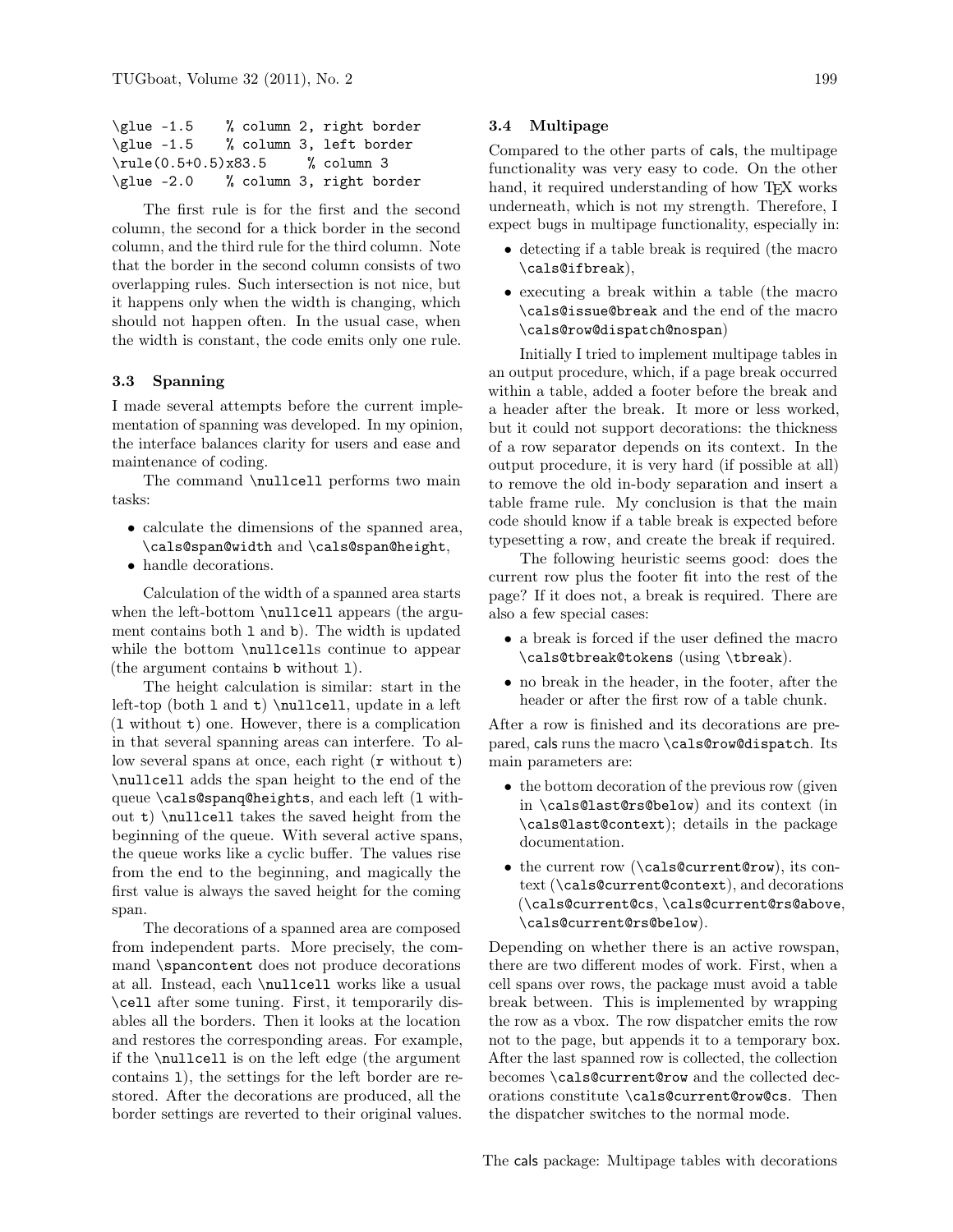In the normal mode, usually it is enough to output the decorations and the row. But if a table break is required, the code saves the current row, typesets the footer, the break, the header and only then emits the saved row.

# T<sub>EX</sub> tricks and traps

The code in the cals package contains a few tricks, which can be reused in other tools. There were also a few unexpected problems, which I'd like to discuss here.

Maybe it is time to start collecting "TEX design patterns", as with other programming languages [\[9\]](#page-8-6).

#### 4.1 Actions after an implicit parameter

A straightforward definition of a command \cell could be:

```
\newcommand\cell[1]{%
```

```
...actions before...
#1%
```

```
...actions after... }
```
I disliked this approach because then the macro must collect a potentially big argument, which might degrade performance. Instead, an aftergroup-trick is used to inject post-actions to the token stream. Pseudo-code:

```
\def\cals@cell@end{...actions after...}
\def\cell{...actions before...
\bgroup\aftergroup\cals@cell@end
\let\next=% eat '{' of the argument
```

```
}%{ Implicit argument follows }
```
This trick is described by Victor Eijkhout in "TEX by Topic" [\[3\]](#page-8-7), section "12.3.4 \aftergroup".

Initially, it was perhaps a premature optimization, but later useful side-effects appeared:

- The changes inside \cell are local due to wrapping in a group.
- Verbatim and other special content is supported inside \cell. This would be impossible when passing the content as a parameter.

# 4.2 \newcommand for documentation, \def for definition

The problem with implicit arguments (as with the \cell command in the previous section) is that such macros confuse the readers of the code. It is very easy to overlook that a macro requires more parameters then expected.

To help the reader, cals defines a macro twice, first as a prototype and then as the real thing:

### \newcommand\cell[1]{}

\def\cell{...macro code...}

For me, it is an useful eye-catcher.

### 4.3 Nested conditions

The following code does not work:

### \let\next=\iftrue

...

 $\if...\\next...\\fi$ ... $\if...\\fi$ 

The idea is to pre-calculate some condition and use it later. But instead of what the programmer wants—the first  $\iota$  if matching the outer  $\iota$  and \next (assigned to \iftrue here) matching the inner  $\iint_T K$  matches  $\iint$  with the inner  $\iint$ , and the outer \fi causes an error.

As a workaround, cals uses a variant of \iftrue and \iffalse that drops a following token:

\def\cals@iftrue#1{\iftrue} \def\cals@iffalse#1{\iffalse}

The nested condition now looks as:

\let\next=\cals@iftrue

... \if...\next\iftrue...\fi...\fi

The token \iftrue (or any other if-token) after \next:

- repairs the if-fi balance,
- is ignored when the code is executed.

#### 4.4 The trap of brace delimiting

When a list of macro parameters ends with "#{", it means that the last parameter is delimited by a curly brace:

\def\mybox#1#{\hbox#1}

\mybox to 40pt{some text}

expands to:

\hbox to 40pt{some text}

In this code fragment, the macro parameter #1 is 'to 40pt'. The surprise is that we can't make it explicit:

#### \mybox{to 40pt}{some text}

expands to:

#### \hbox{to 40pt}{some text}

The macro parameter is now empty and the box content is "to 40pt". The text "some text" is typeset outside the box. In retrospect and in this simplified example, such expansion is obvious. In the real package, however, I fell into the trap several times.

### 4.5 The trap of dropped curly braces

To use a macro as a list data type, it is convenient to put list items in groups. For example, a list with items "aaa", "bbb" and "ccc" can be defined as:

\def\list{{aaa}{bbb}{ccc}}